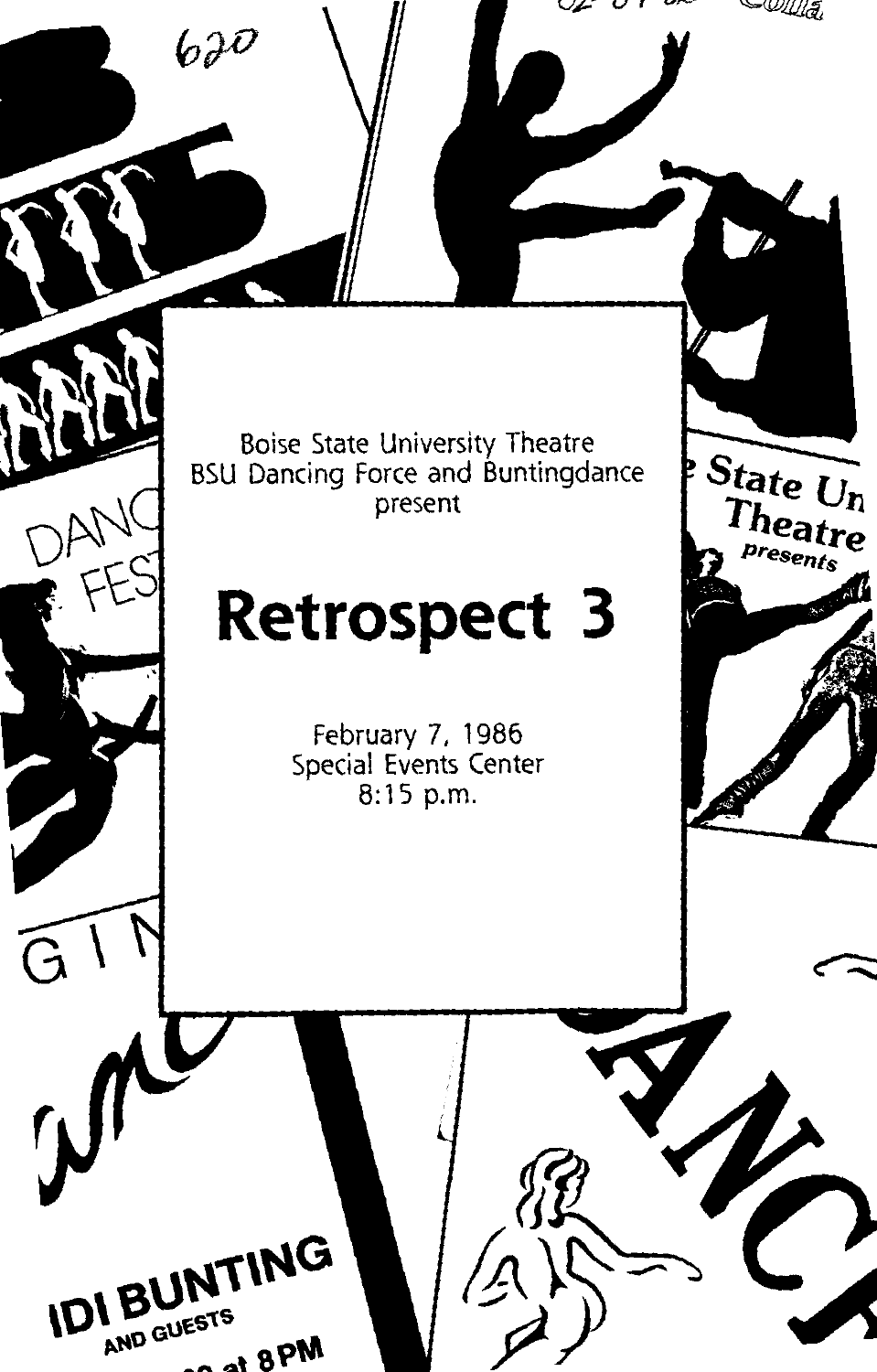# **RETROSPECT 3**

Produced by Boise State University Theatre Arts Department, Dancing Force and Buntingdance

| House ManagerBarbara Gile                    |                          |
|----------------------------------------------|--------------------------|
| House Supervisor  Dr. William E. Shankweiler |                          |
|                                              |                          |
|                                              |                          |
|                                              |                          |
|                                              |                          |
|                                              | <b>Brian Crosthwaite</b> |
|                                              |                          |
|                                              |                          |
|                                              |                          |

The following dances are from the repertoire of Heidi Bunting. They comprise all of the work from the period 1981-1986.

# **\*FIDDLE CONCERTO,** 1982

"The sheer joy of fast fiddles and foot stompin'!" Music: Mark O'Connor Choreography: Heidi Bunting

Danced by: Heidi Beebe, Josie Bilbao, Elisa Bridenbaugh, Amy Gile, Harriett Jastremsky, Carrie Shanafelt, Elke Shaw, Kim Stafford, Jodie Stolz, Shelly Werner

\*This piece was choreographed for Princeton Ballet Summer Workshop, 1982.

#### **250 DANCERS ON THE DIAGONAL WITH GUEST TOWELS,**  1986 Revised, original 1982

Inspired by the sketches of Remy Charlip, NYC. Music: Rickie Lee Jones and Water Choreography: Heidi Bunting Set Design: Kerry Moosman

Danced by: Lupe Alvarez, Kathy Centers, Jodi Stolz, Shelly Werner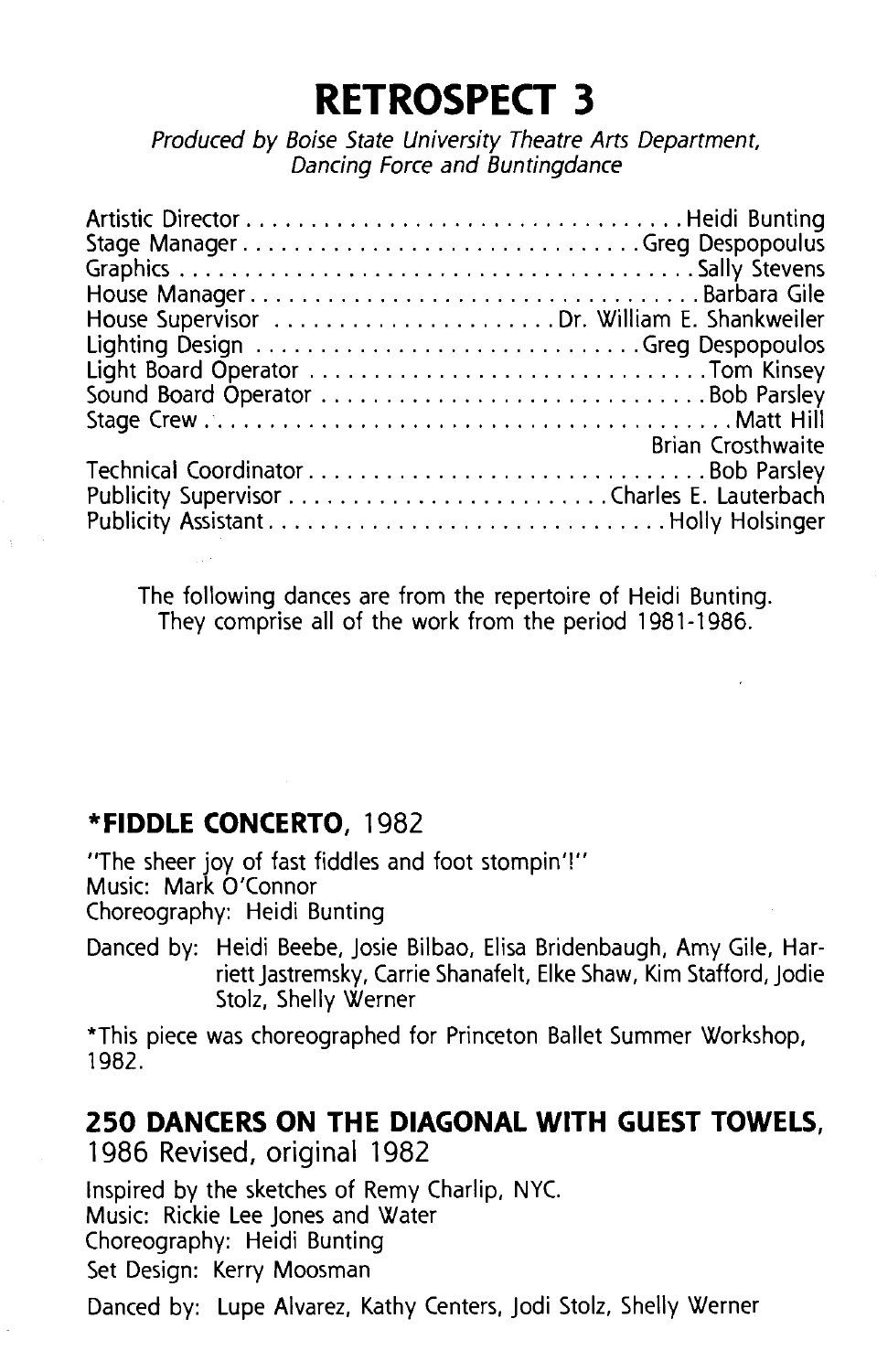**HEIDI BUNTING,** a Boise native, began her training with Lloyd Carlton in 1956. She performed with the New York based Dan Wagoner and Dancers from 1975-1981. During that time she toured throughout the United States and Western Europe. In addition, she has performed with Ballet West, Banff Festival Ballet and a number of Choreographic Showcases in New York City. She received her B.A. in Dance from the University of Oregon. She has taught ballet and modern dance since 1972 and runs her own school in Boise at Carlton Dance Studio, and is an Artist-In-Education dance specialist for the state of Idaho as well as the dance faculty at Boise State University. She is presently a nominee for the Eighth Annual Governor's Awards for Artistic Excellence.

**BUNTINGDANCE** is made up of both professional and young top-flight Boise dancers. Under the artistic direction of choreographer Heidi Bunting, Buntingdance has been performing in Boise since Bunting's return from New York City in 1982. Buntingdance offers professional level performance opportunities to all dancers and guest artists on a regular basis, giving two concerts each season. The repertoire includes classical and modern dance often involving original scores and live musicians.

**BSU"s DANCING FORCE:** Dancing Force is comprised of dancers who, desiring to expand their dance experience, volunteered to work towards a performance. These dancers come from the dance classes offered in the Physical Education Department at Boise State University. They range in variety from the soccer team and body builders to students with some previous training and a school teacher. Director Heidi Bunting claims, "These dancers bring a positive energy to this experience and are special for the simple reality of doing the dancing."

#### **THE DANCERS:**

**LUPE ALVEREZ** is currently a sophomore at Boise State University. This is her second season with the Heidi Bunting Dance Company and A Dancing Force. Lupe will also be appearing in the upcoming BSU production of Oklahoma! in March.

**HEIDI BEEBE** - Honors student and junior at Boise High School.

**JOSIE BILBAO** is a Boise High School junior. Josie enjoys dancing and plays the piano and txistu, a Baque flute.

**ELISA BRIDENBAUGH** is currently studying under Heidi Bunting. She is a senior honor student at Boise High School and in her spare time she enjoys riding and showing her horse, skiing and spending time with her friends and family.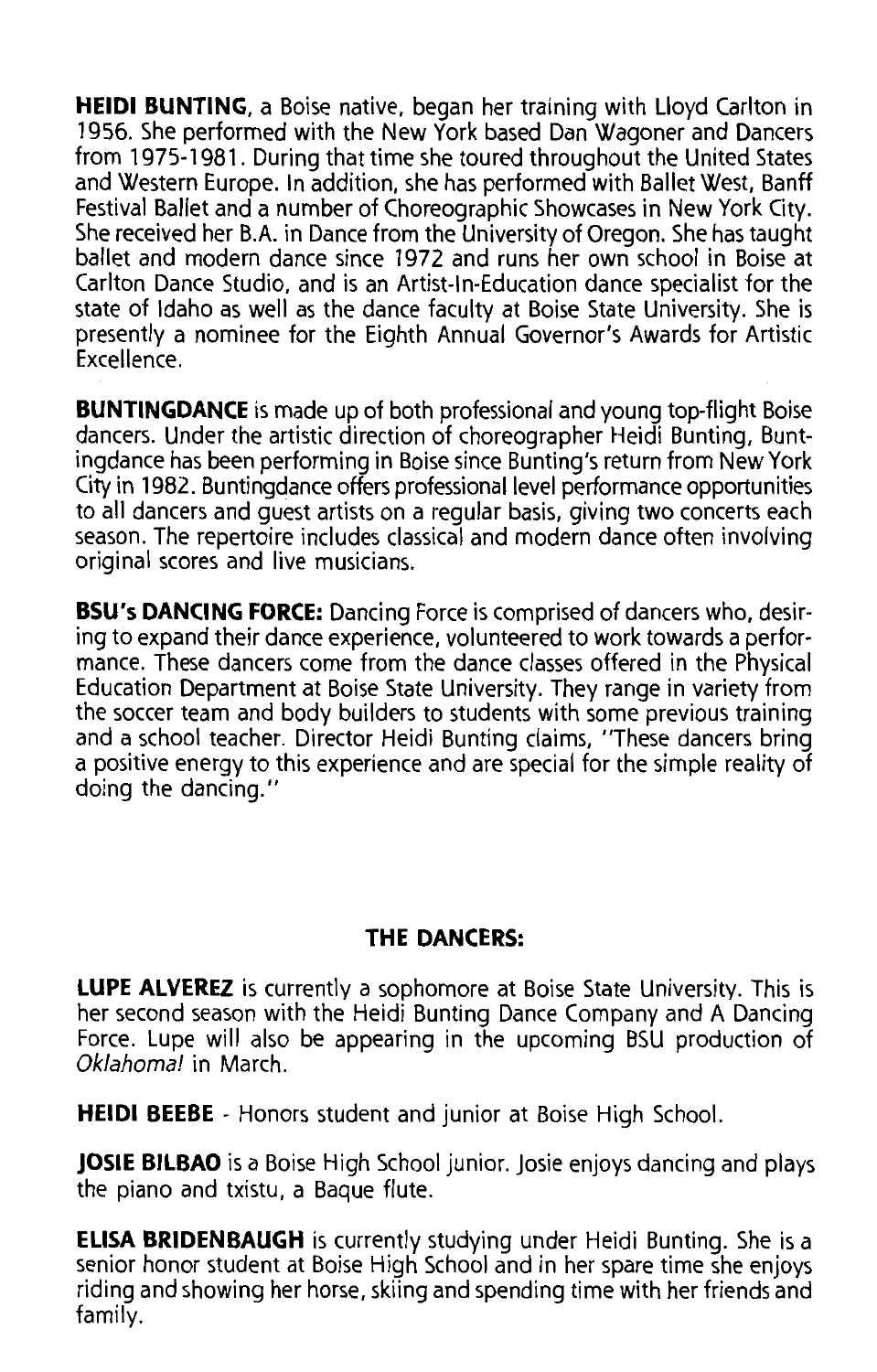**KATHY CENTERS** is a sophomore at Boise State University majoring in Elementary Education. This is Kathy's second season with Heidi Bunting and BSU's Dancing Force. Kathy will also be appearing in the upcoming BSU production of Oklahoma! in March.

**AMY GILE** is a freshman at North Junior High School. Amy has danced for ten years and has toured with American Festival Ballet and their production of the Nutcracker.

**HARRIET JASTREMSKY-** Honors student and junior at Boise High School.

**CARRIE SHANAFELT** is a freshman at North Junior High School. Carrie has danced for ten years and has toured with the American Festival Ballet.

**ELKE SHAW** is a senior at Bishop Kelly High School and is currently a student of Heidi Bunting. Elke enjoys horseback riding, skiing, and studying. Elke has previously studied at the Princeton Summer Workshop in Princeton, New Jersey.

**KIM STAFFORD** is in the eighth grade at North Junior High School. Kim has danced for seven years and this is her first with Heidi Bunting. Kim also plays saxophone, clarinet, and piano and would like to pursue a career in music.

**JODIE STOLZ-** Dances with both Buntingdance and Ronda Bowden's Class Jazz.

**SHELLY WERNER-** Part-time student at Boise State University. Studies ballet, jazz and modern dance with Ronda Bowden and Heidi Bunting.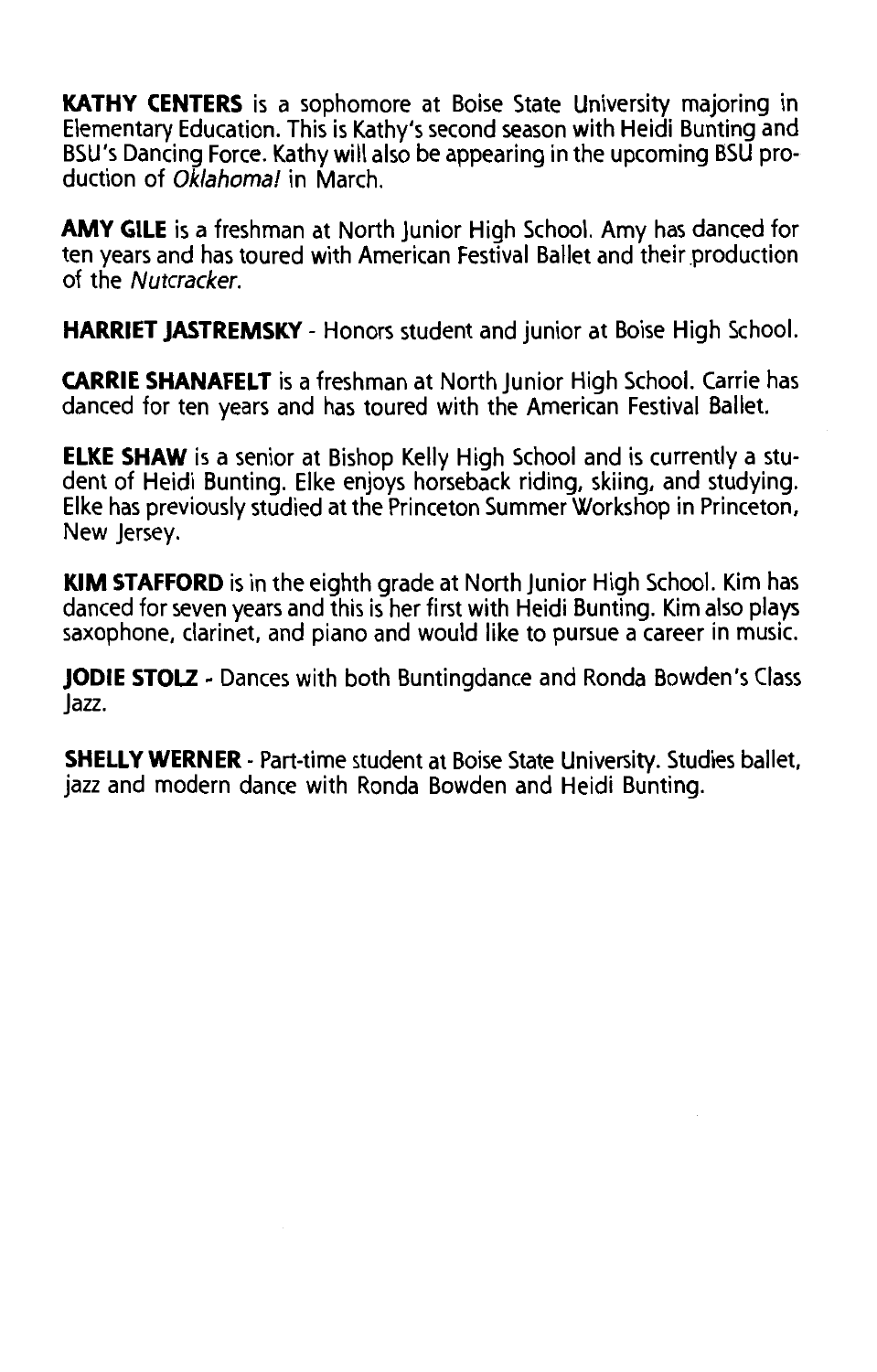# **GONE. CHOPIN. BACH IN A MINUET,** 1984

Music: J.S. Bach Choreography: Heidi Bunting Set Design: Bradford Shaw

"Minuet": a slow, stately dance.

Danced by: Heidi Beebe, Josie Bilbao, Elisa Bridenbaugh, Amy Gile, Carrie Shanafelt, Elke Shaw

Intermission: 10 minutes

#### **\*WALKING ON A BEACH LOOKING FOR A SANDY PAIR OF SIZE NINES,** 1981

Music: Gary Monheit, NYC "Synthesizer with delayed response" Choreography: Heidi Bunting

Danced by: Elke Shaw

\*This piece was made possible by a grant from the Idaho Commission on the Arts.

# **MACHU- PICCHU,** 1984

Music: Urabama (Peruvian flute music) Choreography: Heidi Bunting Costume Design: Martha Shafer

Machu - Picchu translates as a valley in the saddle of a mountain. It is the 16th century ruin that housed the gold, women, and children in Peru, protecting them from the Spanish invaders. Most of the women's time was spent growing food on terraced gardens and weaving clothing.

Danced by: Heidi Beebe, Josie Bilbao, Elisa Bridenbaugh

# **\*McCALL DANCE,** 1981

Music composed and performed by: James Cockey Choreographed and danced by: Heidi Bunting

\*This piece was made possible by a grant from the Idaho Commission on the Arts.

Intermission: 10 minutes